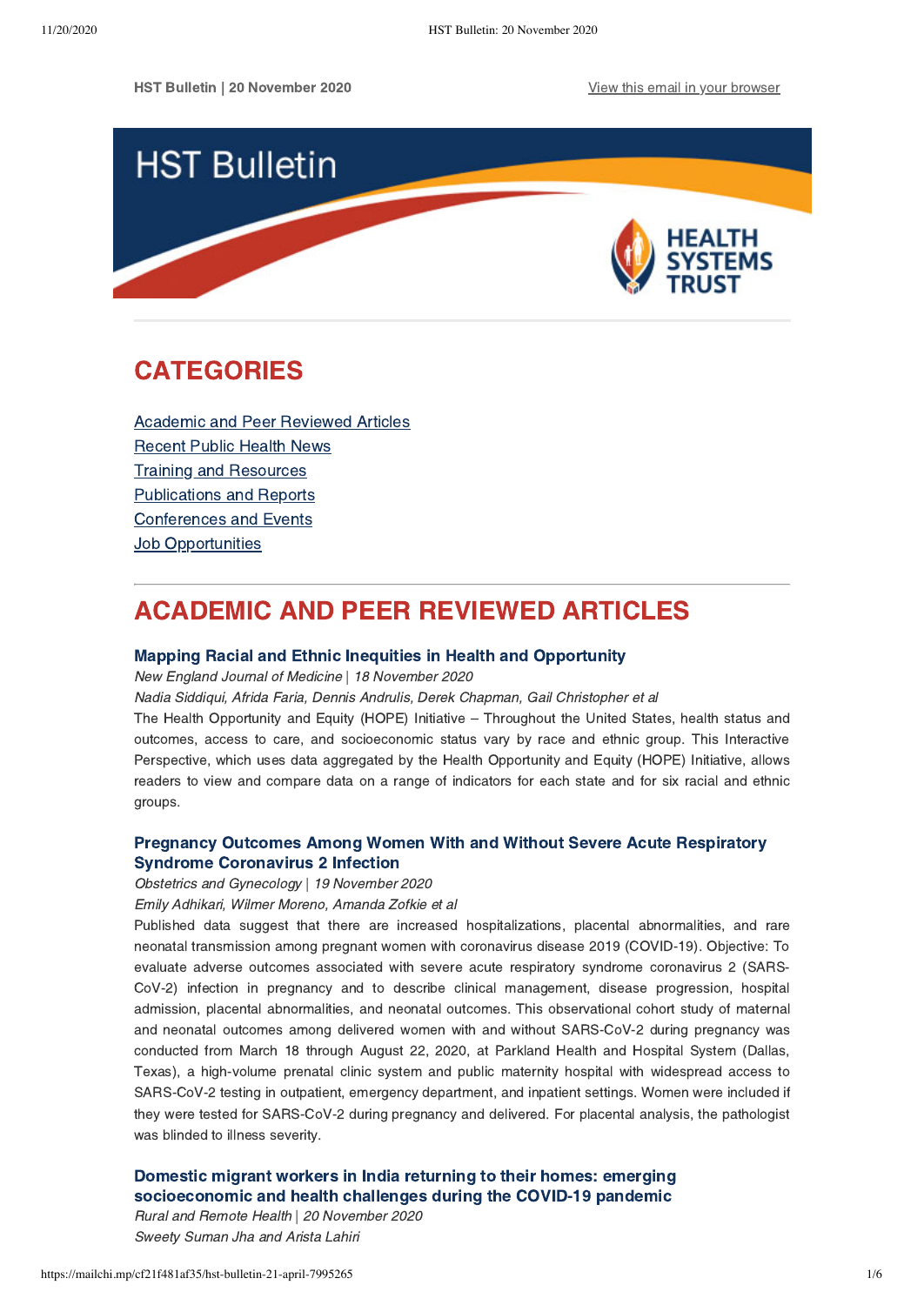#### 11/20/2020 HST Bulletin: 20 November 2020

Domestic migrant workers were stranded far from home when India declared nationwide lockdown to combat the pandemic of novel coronavirus (COVID-19). A large number of these workers were left with no economic support, no food and in many cases nowhere to live. The pandemic posed a serious health threat to these people, and the socioeconomic insecurity pushed them towards the edge of sustainability. Many of the migrants began walking home and accepted an uncertain fate if they could not return back home. The Government of India initiated efforts to provide transport support with special train services from the beginning of May 2020. While the migrants have started to return to their villages and towns, the states are facing the challenges of preventing the spread of COVID-19. The point-of-entry screening, quarantine and isolation facilities have increased substantially in capacity, although the quality of care remains a point of concern. Back at their homes, the migrants are enduring stigma, discrimination and poor social security. In order to avert the brewing humanitarian crisis, empathetic administration combined with political will is a must. Prudent, evidence-based decision-making in the economic and health sectors is also necessary.

[\(Return to Top\)](#page-0-1)

# <span id="page-1-0"></span>RECENT PUBLIC HEALTH NEWS

# [Independent UN experts decry COVID vaccine hoarding: 'No one is secure until all of](https://www.developmentaid.org/#!/news-stream/post/78303/independent-un-experts-decry-covid-vaccine-hoarding-no-one-is-secure-until-all-of-us-are?utm_source=Newsletter&utm_medium=Email&utm_campaign=NewsDigest&token=d122d80c-06e8-11ea-8cc5-52540068df95) us are'

#### Developmentaid.org | 10 November 2020

The only way to fight the COVID-19 crisis is to make affordable vaccines available to everyone, independent UN human rights experts said underscoring that in an interconnected and interdependent world, "no one is secure until all of us are secure".

### [Updated dashboard supports differentiated HIV testing services](https://www.unaids.org/en/resources/presscentre/featurestories/2020/november/20201112_hiv-testing-services-dashboard)

#### UNAIDS | 12 November 2020

The World Health Organization (WHO), in coordination with UNAIDS, has updated its HIV Testing Services dashboard with new data for 2020, ahead of this year's World AIDS Day. The interactive dashboard gives users a wide range of information on HIV testing from countries worldwide on, for example, HIV prevalence, the number of people testing positive for HIV and the number of people testing for HIV for the first time or repeating a test. Data are given in charts and tables and are differentiated by age, sex and other characteristics. "It is critical to have differentiated HIV testing data at this stage in the epidemic," said Cheryl Johnson, WHO Technical Officer. "Having such data will help programmes to implement the World Health Organization's guidelines so that they may reach the remaining people living with HIV who do not know their status. We look forward to working with countries on how they can use their data to guide efficient and effective HIV testing services." Countries need to have a range of testing approaches to reach people living with HIV who do not know their status and others at risk of acquiring HIV. The dashboard will help countries to develop the best mix of testing services—such as self-testing, index testing and various forms of community and facility-based testing services—suitable for their settings. Countries can also monitor the progress of the number of people who newly learn their HIV status. "We are using data to intensify our efforts to reach the remaining people living with HIV who don't know their status and to facilitate linkage to care by prioritizing and differentiating testing so we can reach underserved geographies and populations in Uganda. The dashboard is a useful tool to help guide decision-making and our national strategy moving forward," said Geoffrey Taasi, Programme Officer, HIV Testing Services, Ministry of Health, Uganda. The information on the dashboard is a mixture of WHO and UNAIDS data, national programme data, modelled estimates and population survey data—it also includes the implementation status of testing services and national policies. The data used were selected in consultation with representatives of ministries of health, research partners, local and international implementing partners and donors. In addition to the website, the dashboard can be accessed through the WHO HTS Info app using a smartphone or tablet. "Expansion of relevant HIV testing approaches is critical for Viet Nam to achieve the 90–90–90 targets. With support from the World Health Organization and other partners, we have successfully piloted community-based HIV testing, including lay provider testing and self-testing. We are now working to scale up these approaches nationwide," said Nguyen Hoang Long, Director-General of the Viet Nam Authority of HIV/AIDS Control, Ministry of Health, Viet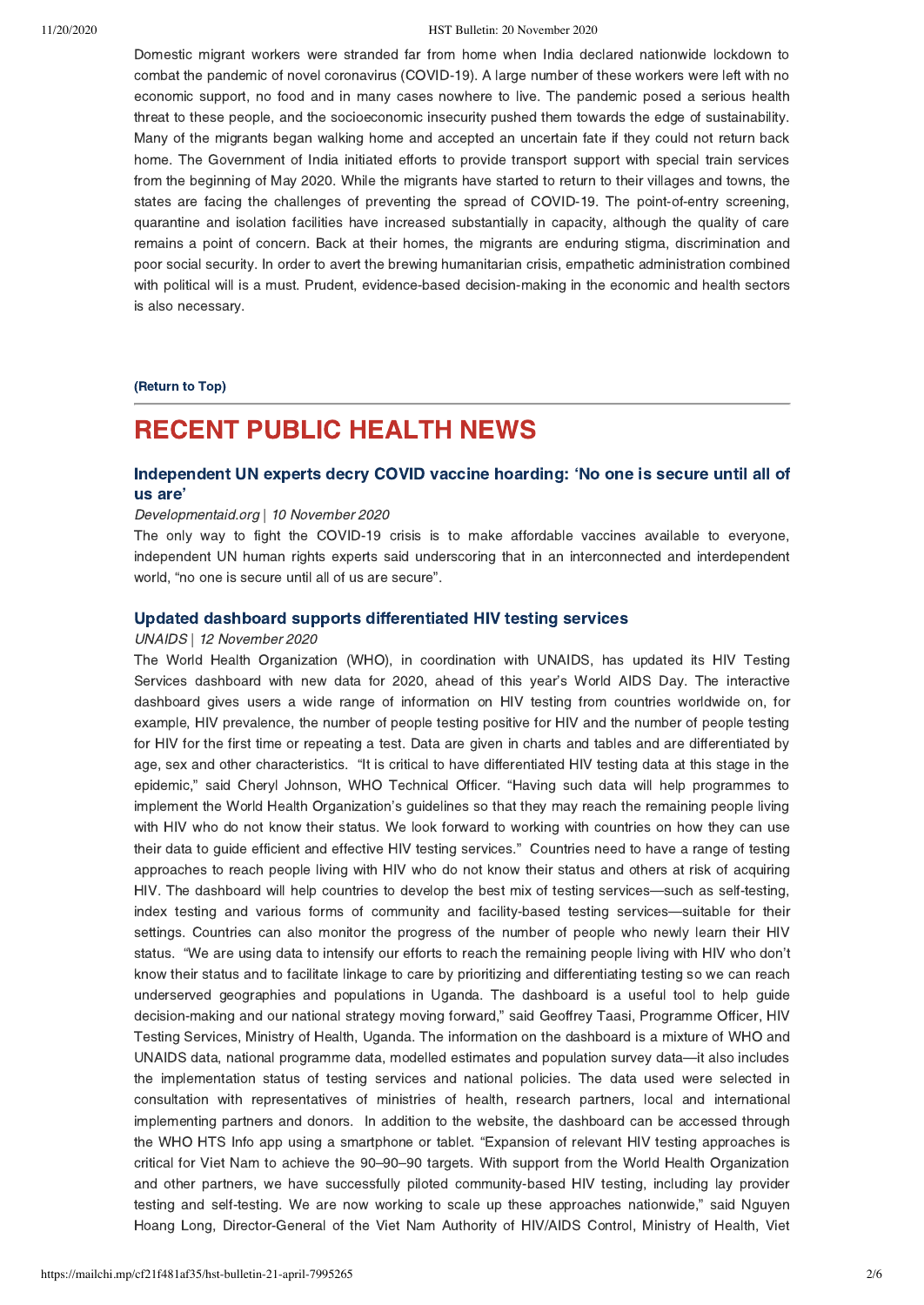#### Nam.

# [HIV financing gap widening](https://www.unaids.org/en/resources/presscentre/featurestories/2020/november/20201116_hiv-financing-gap-widening)

#### UNAIDS | 16 November 2020

The funding gap for HIV responses is widening. Momentum established following global agreement on the Millennium Development Goals in 2000 has been lost in the Sustainable Development Goal era. Increases in resources for HIV responses in low- and middle-income countries halted in 2017, with funding decreasing by 7% between 2017 and 2019 (to US\$ 18.6 billion in constant 2016 United States dollars). The total funding available in 2019 for HIV in these countries amounted to about 70% of the 2020 target set by the United Nations General Assembly. In the light of the theme of this year's World AIDS Day, global solidarity, shared responsibility, it's interesting to note that domestic investments in HIV responses in low- and middle-income countries have grown by 50% since 2010. Financial support for those countries provided through the Global Fund to Fight AIDS, Tuberculosis and Malaria increased by 26% between 2010 and 2017, but then declined by 15% over the next two years, leaving a 7% total increase over the nine-year period. Bilateral funding provided to those countries by the United States Government increased by 50% between 2010 and 2017 before declining by 8% over the next two years, leaving a 38% total increase since 2010 (in constant 2016 United States dollars). Contributions from other international sources declined by 50% between 2010 and 2019. Resource availability is presented in constant 2016 United States dollars in order to be comparable with the target for 2020 adopted in the 2016 High-Level Meeting on Ending AIDS.

# [HIV death rate in SA men much higher than in women](https://www.spotlightnsp.co.za/2020/11/18/hiv-death-rate-in-sa-men-much-higher-than-in-women/)

#### Spotlight | 18 November 2020

While men account for only a third of South Africa's roughly 200 000 new HIV infections in the year ending mid-2019, they account for more than half of the approximately 74 000 HIV-related deaths in the same period. This is according to new HIV estimates released by the South African National AIDS Council (SANAC) during an online press conference on Tuesday. The new numbers, from the Thembisa model, provide the most up-to-date and arguably most reliable national and provincial-level estimates of HIV in South Africa. As of 2019, a total of 7.6 million people were living with HIV in South Africa – 4.8 million women, 2.5 million men and 300 000 children, according to University of Cape Town-based Dr Leigh Johnson, who presented the results on behalf of SANAC. This means just over 13% of people in South Africa are living with HIV.

### [Hope for cervical cancer sufferers as SA commits to ending this deadly disease](https://www.timeslive.co.za/sunday-times/lifestyle/health-and-sex/2020-11-19-hope-for-cervical-cancer-sufferers-as-sa-commits-to-ending-this-deadly-disease/)

#### Times Live | 19 November 2020

For many women, being diagnosed with cervical cancer is like death sentence due to its high mortality, but a new plan to expedite its elimination in SA and other parts of the world has given hope to many. SA has joined 193 other nations who have committed to eliminate cervical cancer by 2050 — a move that will see the country vaccinating 90% of young girls with a human papillomavirus (HPV) vaccine, screening 70% of women from age 35, and putting 90% of women with this form of cancer on treatment by 2030. This week the World Health Organisation (WHO) launched its global strategy to accelerate the elimination of cervical cancer, which is set to reduce more than 40% of new cases of cervical cancer and 5m deaths by 2050. It's the first time that nations are making this commitment to end a cancer, which remains the deadliest form of cancer among women in SA. It kills between 3,000 and 3,500 women in SA every year, and about 6,000 women are diagnosed with it annually. "The huge burden of mortality related to cervical cancer is a consequence of decades of neglect by the global health community. However, the script can be rewritten," said SA-born WHO assistant director-general Dr Princess Nothemba Simelela. "The fight against cervical cancer is also a fight for women's rights. The unnecessary suffering caused by this preventable disease reflects the injustices that uniquely affect women's health around the world. Together, we can make history to ensure a cervical cancer-free future." New developments include the availability of prophylactic vaccines, low-cost approaches to screening and treating cervical cancer precursors, and novel approaches to surgical training.

### <span id="page-2-0"></span>[\(Return to Top\)](#page-0-1)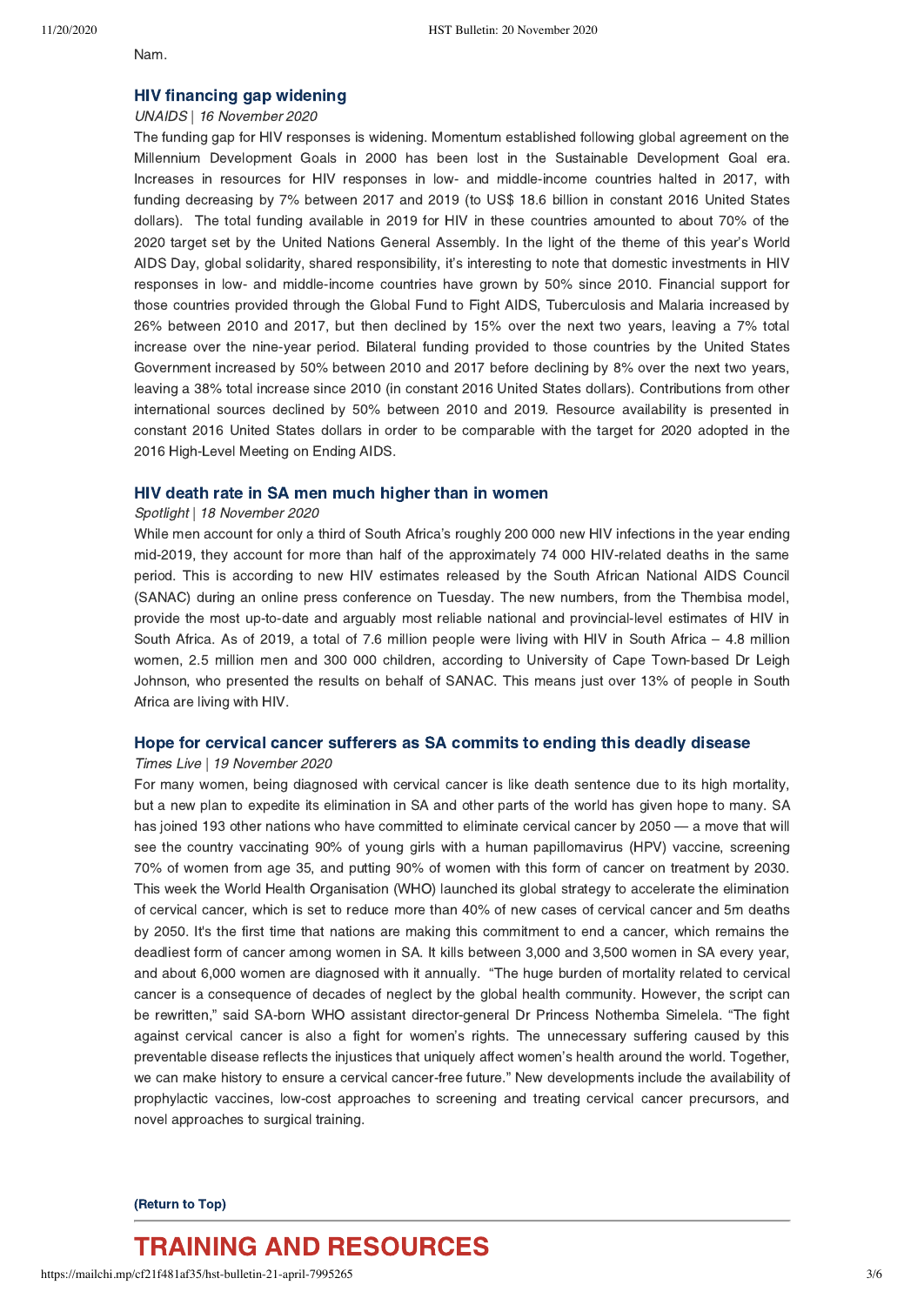### [Global Health Training Centre eLearning Courses](https://globalhealthtrainingcentre.tghn.org/elearning/)

Global Health Training Centre eLearning courses are designed to cover every step, process, and issue that needs to be understood in order to conduct high-quality research. Every course is written to be globally applicable, for all diseases and all regions. Each course is carefully researched to provide highquality material that is peer reviewed and regularly updated. A certificate is issued once a minimum of 80% is achieved in the course quizzes.

#### [\(Return to Top\)](#page-0-1)

# PUBLICATIONS AND REPORTS

Health Systems Trust Announcement – the 2020 District Health Barometer (DHB) and the South<br>African Health Review (SAHR) will both be released electronically next month! Please watch this space or go to our website www.hst.org.za for updates. For queries please email communications@hst.org.za communications@hst.org.za

# [Independent Accountability for Women's, Children's and Adolescents' health is at](https://www.everywomaneverychild-lac.org/e/wp-content/uploads/2020/07/IAP-2020-Full-Report-3.pdf) risk

#### Independent Accountability Panel | 19 November 2020

While independent accountability has been central to a landmark decade of progress in women's, children's and adolescents' health, under mobilization of the Every Woamn Every Child (EWEC) movement, it is currently under threat. The UN Secretary-General's office is considering closing both the Independent Accountability Panel (IAP) and EWEC by the end of the year, without a clear transition plan to a new mechanism.

[\(Return to Top\)](#page-0-1)

# <span id="page-3-0"></span>CONFERENCES AND EVENTS

#### [Research in Global Health Emergencies Workshop](https://alerrt.tghn.org/training/workshop-research-global-health-emergencies/)

# 24 November 2020 | 10:00 - 15:00 EAT

There is an increase in the occurrence of epidemics and outbreaks globally, many of which are emerging such as COVID 19. These may have no known treatment or vaccines and thus present a great threat and challenge to the global public health. Research is key to finding interventions such as treatments and vaccines for such emerging global health emergencies. However, conducting research during such epidemics is very challenging due to the very nature of the outbreak.

This workshop aims to equip participants with knowledge and skills to conduct research during outbreaks and epidemics. The workshop will cover areas such as navigating the ethical landscape for research in epidemics, rapidly developing proposals that can be adapted and implemented during epidemics, as well as areas of safety during data collections.

Join the discussion group to connect with other delegates and learn more about the programme.

At the end of the workshop, participants will be able to:

- Generate research topics/areas that can be conducted during epidemics and outbreaks
- Understand and work through the processes of obtaining ethical approval for research during epidemics
- Appreciate and navigate the ethical challenges associated with research conducted in epidemics
- Ensure safety of the participants and research team before, during and after research in epidemics
- Disseminate and publish research findings during epidemics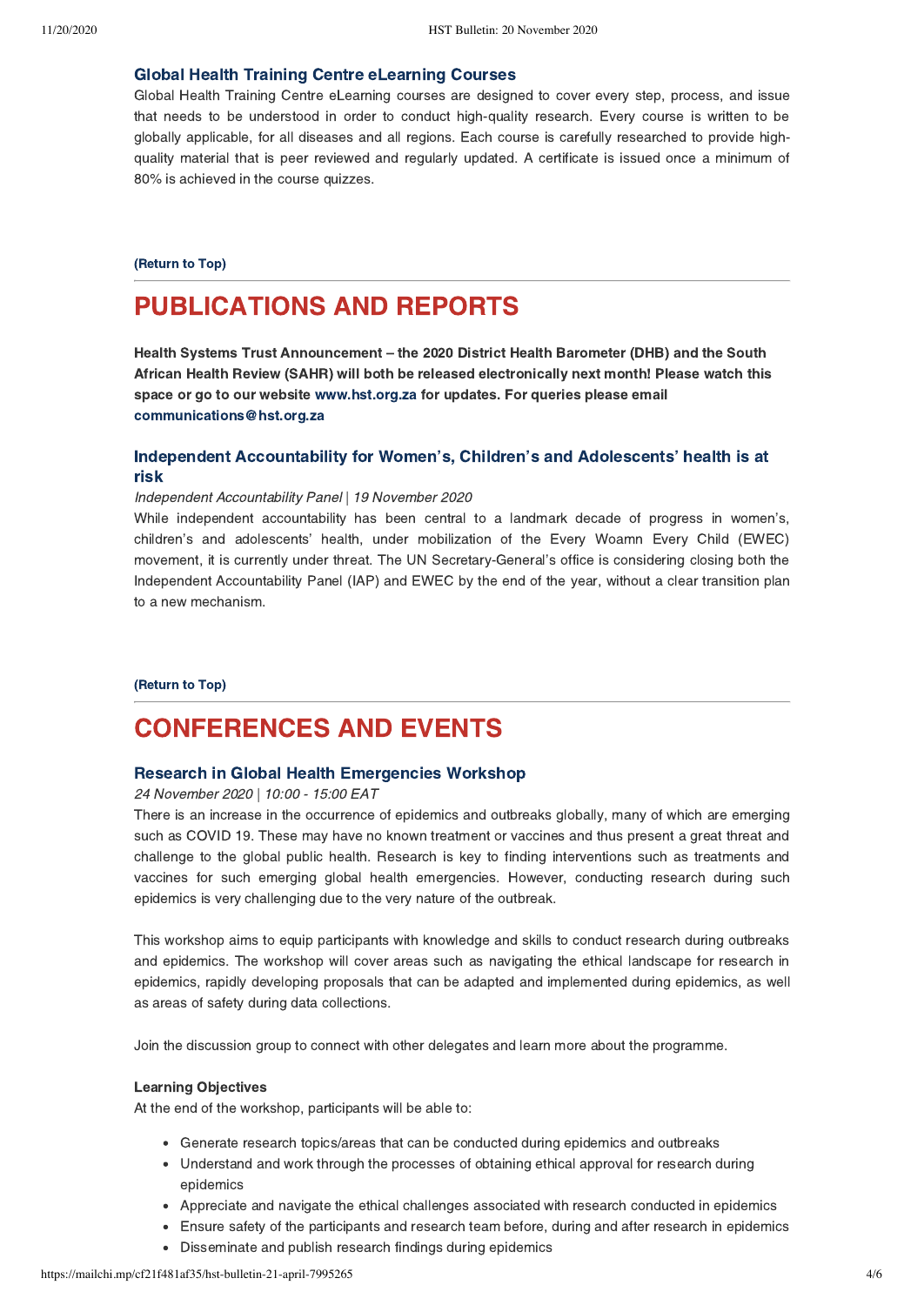#### Certificates

Certificates Certificates of Attendance will be available. To be eligible for one you must register in Zoom (even if you are joining from a classroom); You must attend for at least 80% of the workshop; You must complete the workshop evaluation.

Your Certificate of Attendance will automatically be emailed to you once we have confirmed that you have met the above requirements. Please refer to The Global Health Network['](https://globalhealthtrainingcentre.tghn.org/webinars/certificates-attendance/)s certificates policy for more information.REGISTER HERE

# [The EDCTP Knowledge Hub: Providing tools and guidance for conducting clinical](https://globalhealthtrainingcentre.tghn.org/webinars/) research

30 November | 15:00 - 16:30 (GMT)

Online Event Location: Register via Zoom

EDCTP and The Global Health Network have partnered to develop the EDCTP Knowledge Hub, a onestop open online portal to provide researchers with tools and guidance to enable them to undertake highquality health research. The aim of the EDCTP Knowledge Hub is to become a core resource for researchers that can guide and support the protocol development, data management and data sharing processes.

# [Invitation to conference: Delivering Good Mental Health for People Living with HIV](https://t.co/KuwkNIdETL?amp=1)

1 December | 10:00 - 12:30

High-level conference with the participation of the:

- Health and Food Safety Commissioner, Stella Kyriakides
- WHO Europe Director, Dr. Hans Kluge
- Special Adviser to Executive Director UNAIDS, Vinay Saldanha

and hosted by Members of the European Parliament from across the political spectrum.

Register here: https://t.co/KuwkNIdETL?amp=1 https://t.co/KuwkNIdETL?amp=1

# [UKZN College of Health Sciences: 2020 WORLD AIDS DAY WEBINAR](https://ukzn.zoom.us/webinar/register/WN_T9W21PZdTBWFDFa6Cd-Vww)

1 December | 17:00 - 19:00

The Deputy Vice-Chancellor and Head of the College of Health Sciences, Professor Busisiwe Ncama cordially invites you to the 2020 WORLD AIDS DAY WEBINAR. The theme is "Global solidarity, shared responsibility" in recognition of the impact of COVID-19.

Click here to RSVP:https://ukzn.zoom.us/webinar/register/WN\_T9W21PZdTBWFDFa6Cd-Vww

#### International AIDS Society's (IAS) COVID-19 Conference: Prevention!

SAVE THE DATE: Recognizing the urgent need to advance the COVID-19 pandemic response, the IAS COVID-19 Conference: Prevention will feature the latest in prevention related science, policy and practice. The conference will take place virtually on Tuesday, 2 February 2021 – and will include invited-speaker sessions and abstract presentations.

[\(Return to Top\)](#page-0-1)

# JOB OPPORTUNITIES

[HST Health Systems Strengthening Unit \(HSS\) – Pharmacists](https://www.hst.org.za/Pages/HSS-Pharmacists1113-2741.aspx)

Closing date: 26 November 2020